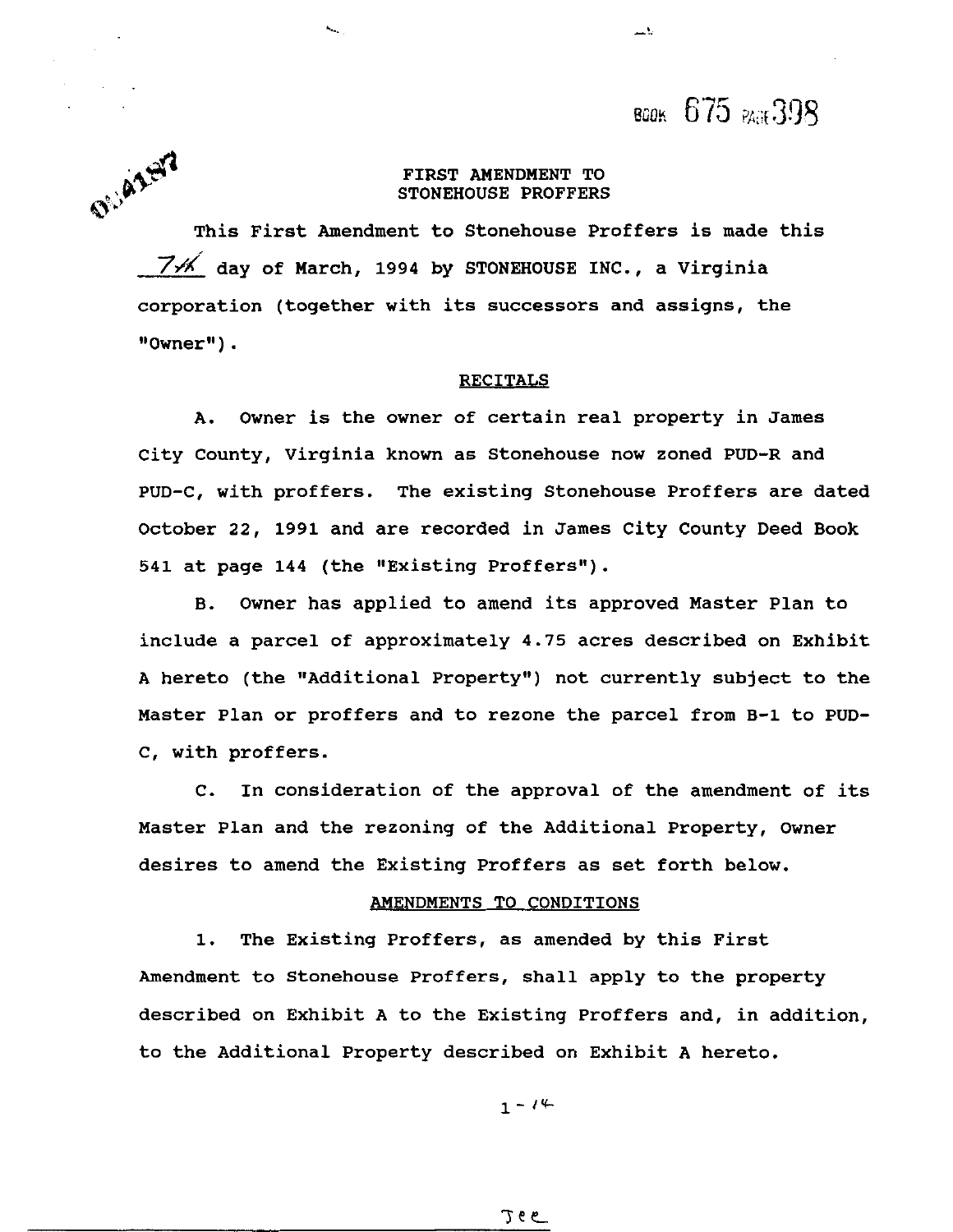ROOK 675  $R$ 675 2009

2. Condition 4.1 External Roads and Intersections. is hereby amended to read as follows:

Condition 4.1 External Roads and Intersections. The following schedule sets forth external road and intersection improvements recommended in the Traffic Study, as supplemented, and the phasing of their construction:

(a) **A** left turn lane from southbound Route 30 into the project and a right turn land from northbound Route 30 into the project at the intersection of Route 30 and relocated Route 600 (generally in the location shown on the Master Plan) shall have been completed or construction thereof started and guarantees in accordance with S15.1-491.3 of the Code of Virginia, as amended, and the applicable provisions of the County Code ("guarantees") posted with the County before building permits are issued for any development on Land Bays 80 and 81. No building permits for more than 200,000 square feet of floor area in areas designated G, F and H in Land Bays 80 and 81 shall be issued by the County until a traffic signal at the intersection of Route 30 and the westbound 1-64 on ramp and off ramp has been installed or guarantees for its installation posted with the County. The foregoing sentence notwithstanding, Owner shall not be obligated to install or guarantee installation of such signal until the signal meets VDOT warrants and is approved by VDOT. No building permit for more than 400,000 square feet of floor area in areas designated G, F and H in Land Bays 80 and 81 shall be issued by the County until the 1-64 westbound off-ramp at the 1-64 and

 $2 \cdot 14$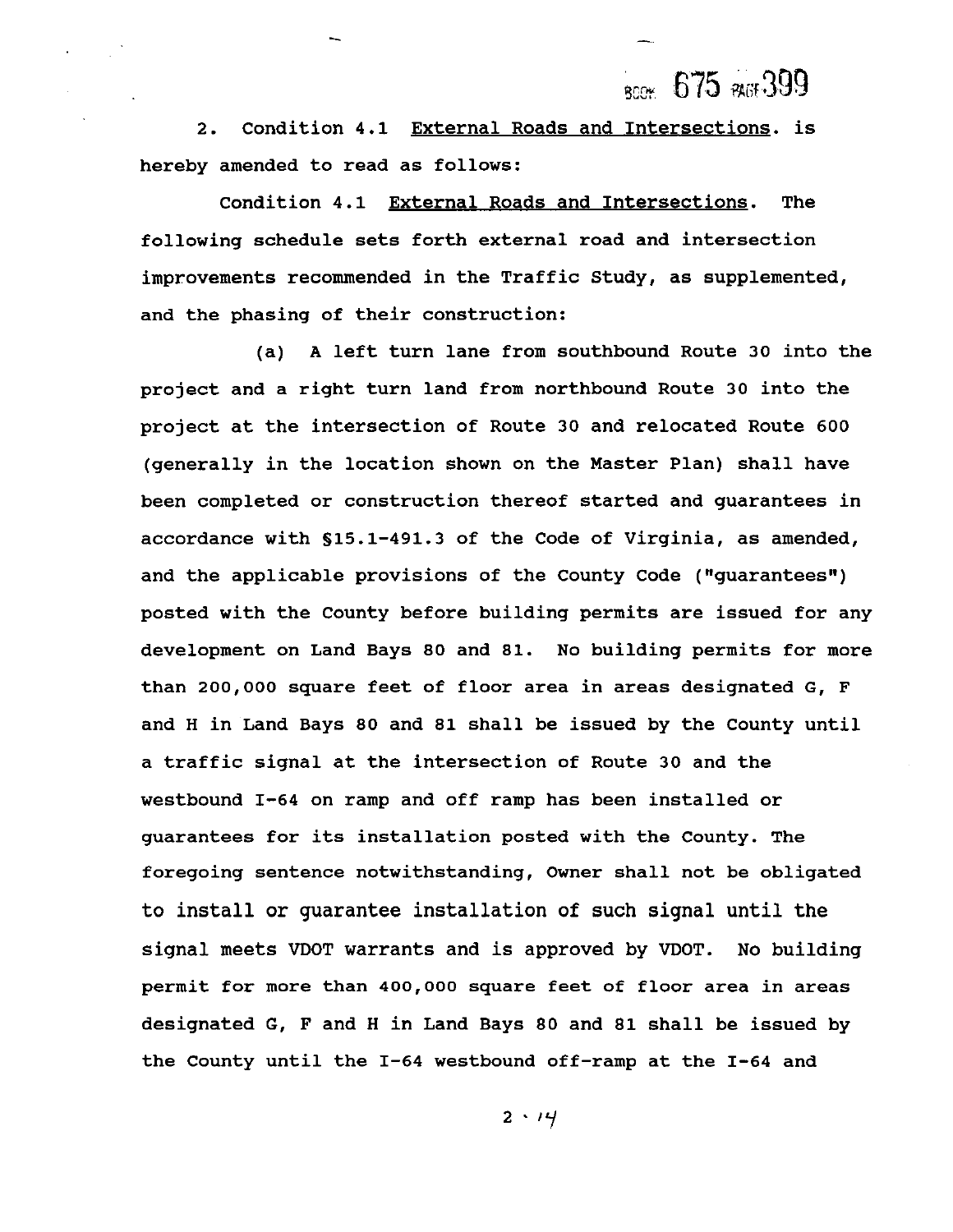# **RGOW** 675 PAGE 400

**Route 30 interchange has been realigned and a westbound Route 30 to westbound 1-64 loop ramp has been completed or construction thereof has started and guarantees of completion have been posted with the County.** 

**(b) No final subdivision plat or site plan for any residential use and no building permit (other than as permitted under paragraph (a) above) for any commercial/industrial use shall be approved or issued by the County until the improvements listed below in this subparagraph (b) have been completed or construction of such improvements has started and guarantees have been posted with the County.** 

**(1) The four lane divided section of Route 30 has been extended west approximately 500 feet from the proposed intersection with Stonehouse Parkway as shown on the Master Road Plan.** 

**(2) The major intersection of Route 30 and Stonehouse Parkway has been constructed with the following lane configuration:** 

| Approach                                            | Lane Configuration                         |
|-----------------------------------------------------|--------------------------------------------|
| Westbound Route 30                                  | 2 thru lanes and 1 right<br>turn lane      |
| Eastbound Route 30                                  | 2 thru lanes and 1 left<br>turn lane       |
| Southbound Stonehouse Parkway                       | 2 left turn lanes and 1<br>right turn lane |
| and a traffic signal installed at the intersection. |                                            |

**(3) A traffic signal has been installed at the intersection of the eastbound 1-64 off ramp and**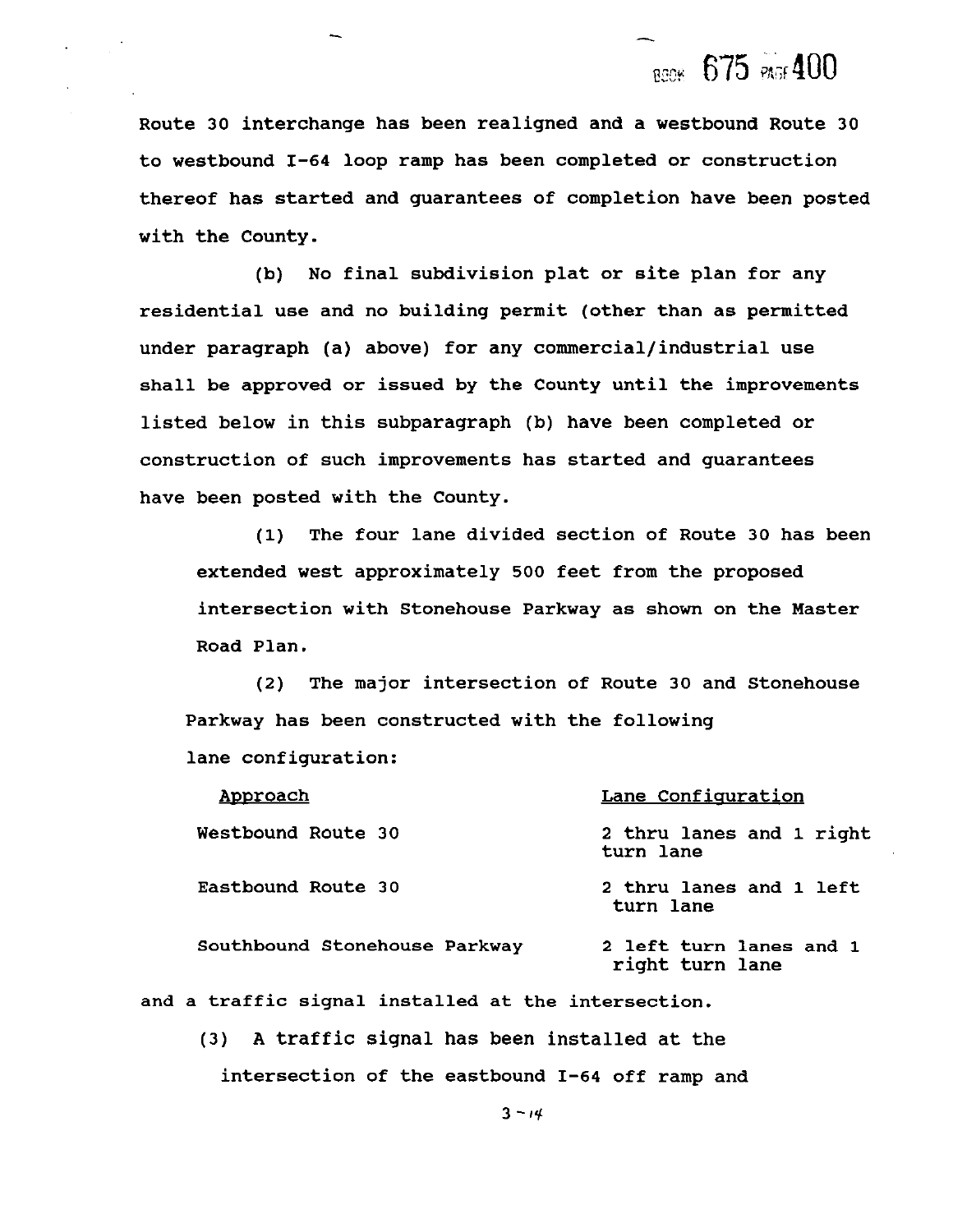BOOK 675  $_{ROF}$ 401

**Route 30 at the expense of Owner, if, and only if, warranted and approved by VDOT.** 

**(c) No final subdivision plat or site plan, as appropriate, for any residential use and no building permit for**  any commercial/industrial use shall be approved or issued by the **County for any development in Phase 111, IV or V as shown on the Phasing Plan submitted herewith (all references to Phases hereinafter refer to Phases as shown on the Phasing Plan) or for more than (i) 713 dwelling units in all areas designated A, B or C/D in Phases I or 11, and (ii) 25,000 square feet of floor area and a 250 room convention center in the area designated E in Phases I and 11, and (iii) 608,000 square feet of floor area in all areas designated F and G in Phases I and I1 until the improvements listed below in this subparagraph (c) have been completed or construction started and guarantees have been posted with the County.** 

**(1) The interchange of 1-64 and Route 30 has been improved to realign the 1-64 westbound off-ramp and to construct a westbound Route 30 to westbound 1-64 loop ramp.** 

**(2) Route 600 has been realigned to intersect with Route 30 as shown on the Master Road Plan and the Route 600JRoute 30 intersection has been constructed with the following lane configuration:** 

**Approach** 

#### **Lane Configuration**

**Westbound Route 30** 

**2 thru lanes and 1 right turn lane**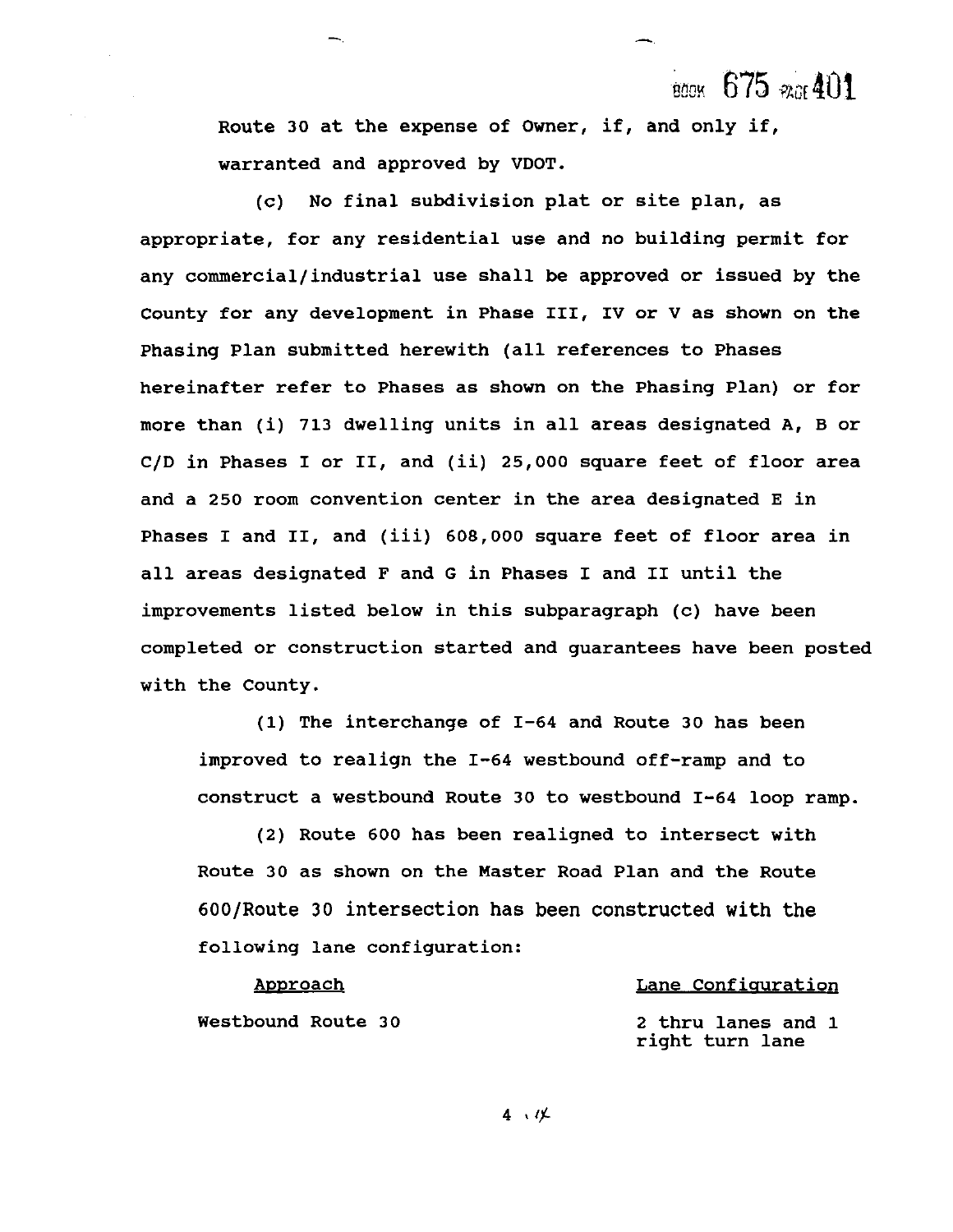**Eastbound Route 30** 

**Westbound Route 600** 

**2 thru lanes and 2 left turn lane** 

**2 left turn lanes and 2 right turn lanes** 

**and a traffic signal installed.** 

**(3) A traffic signal has been installed at the intersection of Route 30 and the westbound 1-64 off ramp at the expense of Owner, if, and only if, warranted and approved by VDOT.** 

**(d) No further final subdivision plats or site plans, as appropriate, for residential uses and no building permit for commercial/industrial uses shall be approved or issued for any development in Phases IV or V or more than (i) 1,794 dwelling units in all areas designated A, B or C/D in Phases I, I1 and 111, and (ii) 87,000 square feet of floor area and a 250 room convention center in the area designated E in Phases I, I1 and 111, and (iii) 1,358,000 square feet of floor area in all areas designated F, G and H in Phases I, I1 and I11 until the improvements listed below in this subparagraph (d) have been completed or construction started and guarantees for completion posted with the County.** 

**(1) A four lane arterial connector road (Ware Lake Parkway) has been extended between Route 606 and Route 30, including the bridge crossing of 1-64, as shown on the Master Road Plan, and the Ware Lake Parkway and Route 30 intersection has been constructed with the following lane configuration:**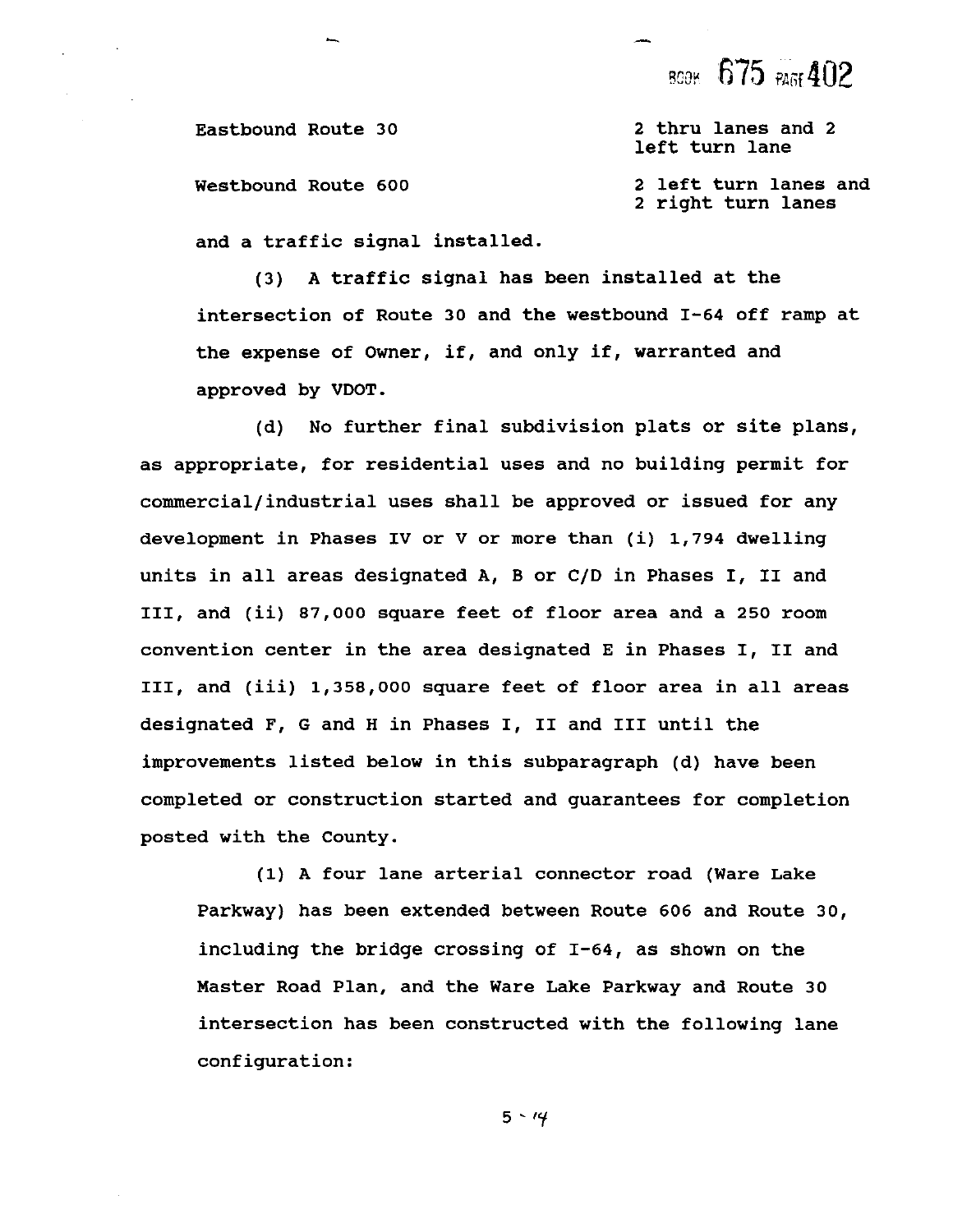#### **Approach Lane Configuration**

| Southbound Ware Lake Parkway | 2 left turn lanes and 2<br>right turn lanes |
|------------------------------|---------------------------------------------|
| <b>Westbound Route 30</b>    | 2 thru lanes and 1<br>right turn lane       |
| Eastbound Route 30           | 2 left turn lanes and 2<br>thru lanes       |

**and a traffic signal has been installed at the intersection.** 

**(2) Route 30 has been widened to 4 lanes from its intersection with Ware Lake Parkway east to the intersection with Route 607 and the Route 3OIRoute 607 intersection has been improved to add separate right and left turn lanes to the eastbound approach on Route 30 and a traffic signal installed (or appropriate modifications installed if signal exists).** 

**(3) The Route 60711-64 interchange has been modified to increase the distance between the westbound 1-64 off loop ramp and the eastbound 1-64 on loop ramp to 1,000 feet.** 

**(4) The 1-64 westbound on ramp from eastbound Route 30 has been widened to two lanes and extended to at least 2,000 feet beyond the westbound 1-64 on loop ramp from westbound Route 30.** 

**(e) No final subdivision plats or site plans, as appropriate, for residential uses and no building permit for commercial/industrial uses for Phase IV shall be approved or issued until the Owner, at its expense, has submitted to the County and VDOT for their review and approval an updated study of the traffic impacts of the Stonehouse development performed by a**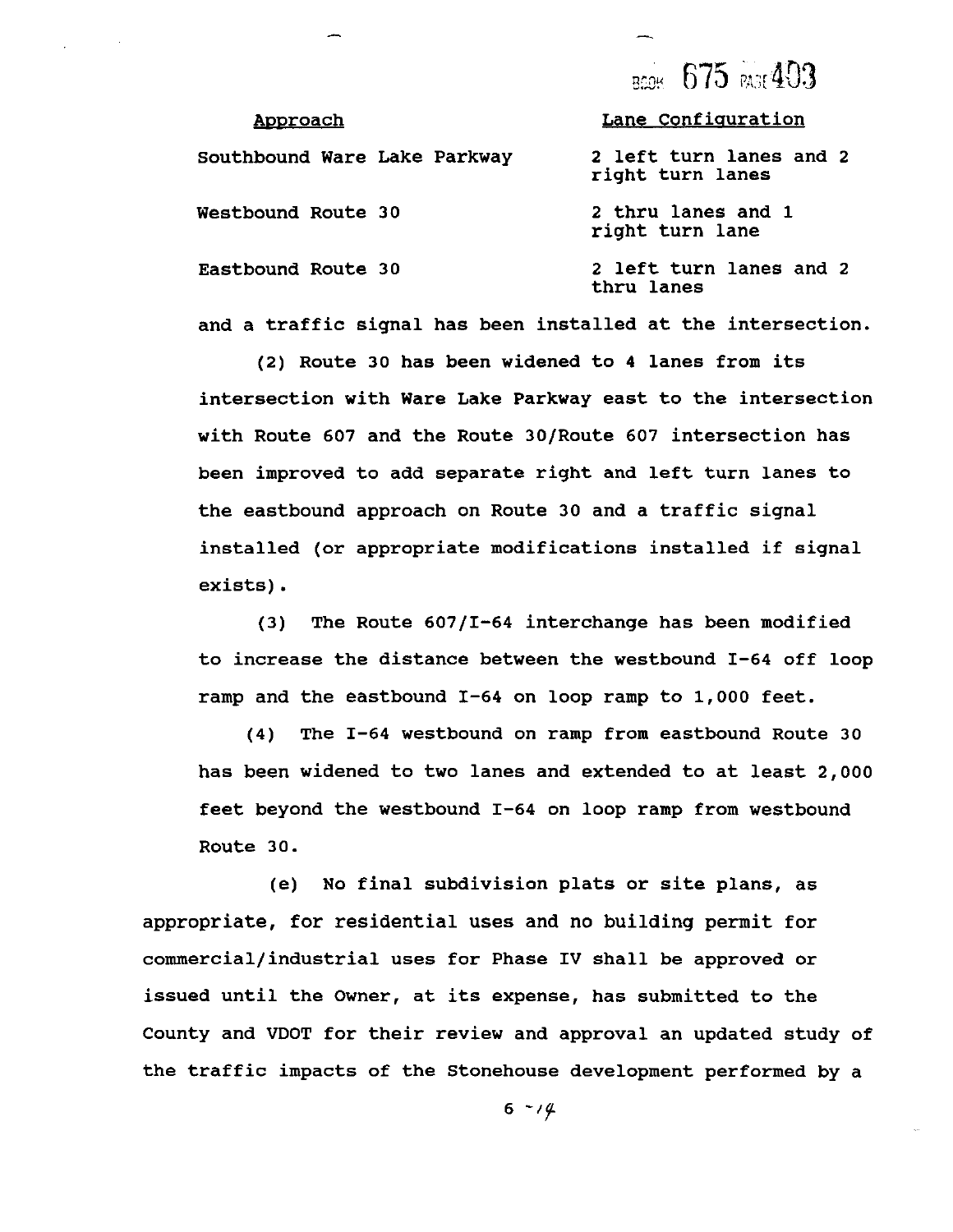#### $675$  as 404 **BOOK**

traffic consultant acceptable to the County. The consultant shall submit the proposed methodology for the study to VDOT for approval before initiation of the study. The study shall indicate any changes in the improvements or phasing thereof set forth herein necessary to accommodate the continued development of the Property. If the updated study indicates changes in the improvements or phasing thereof are necessary as a result of increase of traffic impacts generated by the development on the Property compared with those projected in the approved study, Owner shall submit to the County an updated improvement and phasing plan which shall be subject to approval by the Board of Supervisors. Further development of the Property shall be in accordance with the approved, updated improvement and phasing plan.

(f) No final subdivision plats or site plans, as appropriate, for residential uses and no building permit for commercial/industrial uses shall be approved or issued by the County for any development within Phase V as presented in the approved traffic study and addenda or for more than (i) 2,809 dwelling units in all areas designated A, B or C/D in Phases I, 11, I11 and IV, and (ii) 107,000 square feet of floor area and a 250 room convention center in the area designated E in Phases I, 11, I11 and IV, and (iii) 1,668,000 square feet of floor area in all areas designated F, G and H in Phases I, 11, I11 and IV until, the improvements listed below in this subparagraph (f)

 $7.14$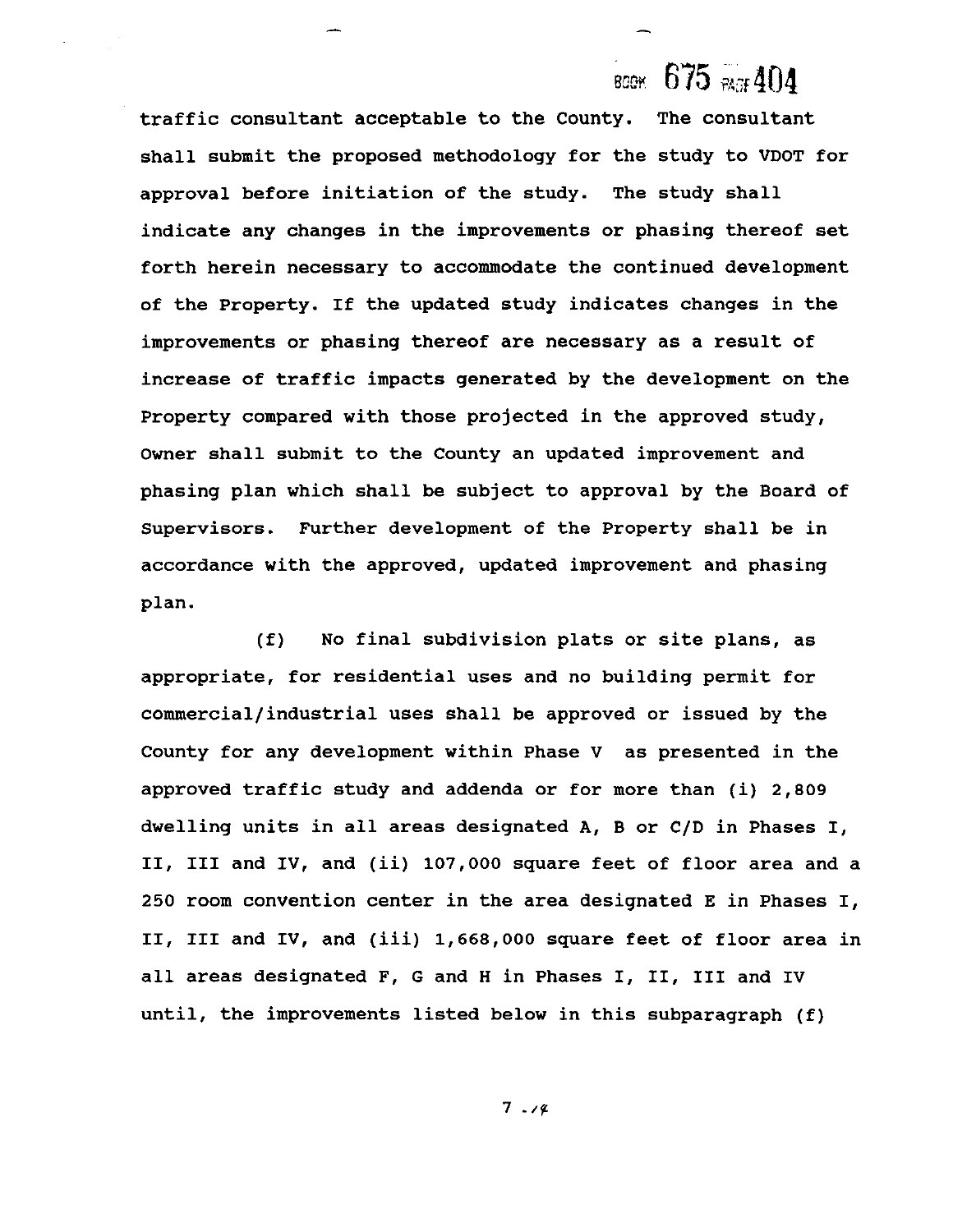всек 675 газ 405

**have been completed or construction thereof started and guarantees for completion posted with the County.** 

**(1) The Route 30/Route 60 (Anderson's Corner) intersection has been improved to the following lane configuration:** 

| <u>Approach</u>    | Lane Configuration                                          |
|--------------------|-------------------------------------------------------------|
| Eastbound Route 30 | 2 left turn lanes, 2<br>thru lanes and 1<br>right turn lane |
| Westbound Route 60 | 2 left turn lanes, 2<br>thru lanes and 1<br>right turn lane |
| Eastbound Route 60 | 1 left turn lane, 2 thru<br>lanes and 1 right turn<br>lane  |
| Westbound Route 30 | 1 left turn lane, 2 thru<br>lanes and 1 right turn<br>lane  |

**(2) An additional left turn lane on the eastbound approach on Route 30 at the Route 30/Route 607 intersection has been installed.** 

**(3) The Route 607/I-64 interchange has been modified to extend the merge length of the northbound Route 607 to eastbound 1-64 on ramp to 2,000 feet.** 

**(4) The Route 607/I-64 interchange has been modified**  to increase the distance between the westbound 1-64 off loop ramp **and the eastbound 1-64 on loop ramp to 1,200 feet.** 

**(5) The Route 607/I-64 interchange has been modified to extend the length of the weave area on southbound Route 607 to 1,100 feet.**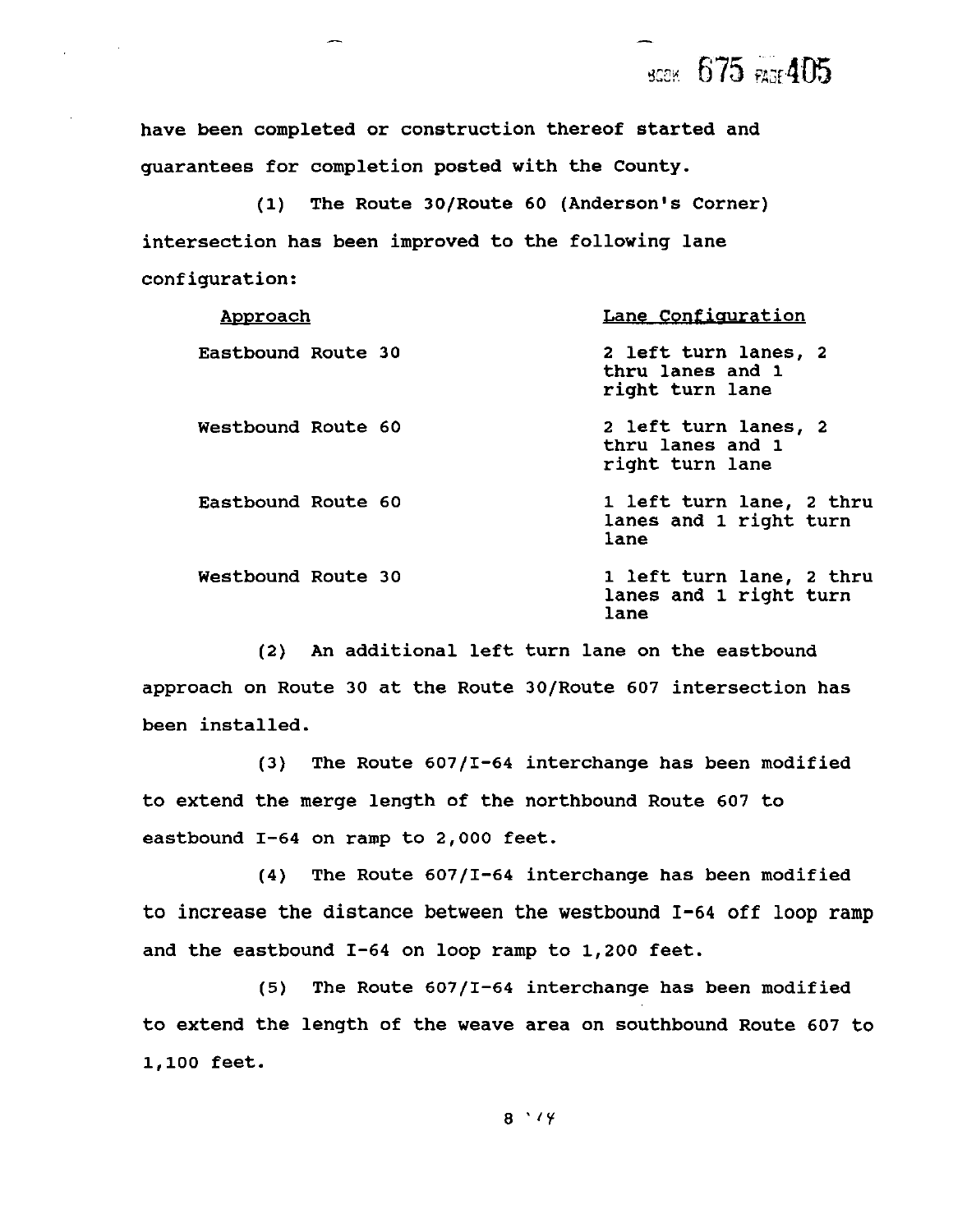### $_{\rm R00k}$  675  $_{\rm R00}$ 406

**(g) Owner shall not submit final subdivision plats or site plans, as appropriate, for residential uses or apply for building permits for commercial/industrial uses for more than (i) 3,910 dwelling units in all areas designated A, B or C/D in Phases I through V as presented in the approved traffic study and addenda and (ii) 205,000 square feet of floor area and a 250 room convention center in the area designated E in Phase I through V and (iii) 2,353,000 square feet of floor area in all areas designated F, G and H in Phase I through V until the improvements listed below in this subparagraph (g) have been completed or, with respect to the improvement described in subparagraph (3) below only, construction started and guarantees for completion posted.** 

**(1) An additional through lane in each direction has been added to 1-64 between the Route 64611-64 interchange and the 1-29511-64 interchange in Henrico County.** 

**(2) A full service interchange at 1-64 and Route 600 has been installed and southbound Route 600 to westbound 1-64 on ramp has been extended to the Route 30 interchange and become the westbound 1-64 to Route 30 off ramp.** 

**(3) The intersection of Route 30 and Route 607 has been improved to add a separate left turn lane and a separate right turn lane on the westbound approach on Route 30.** 

**(h) If the Owner wishes to change either the phasing schedule or land use mix for the Phase V portion of the**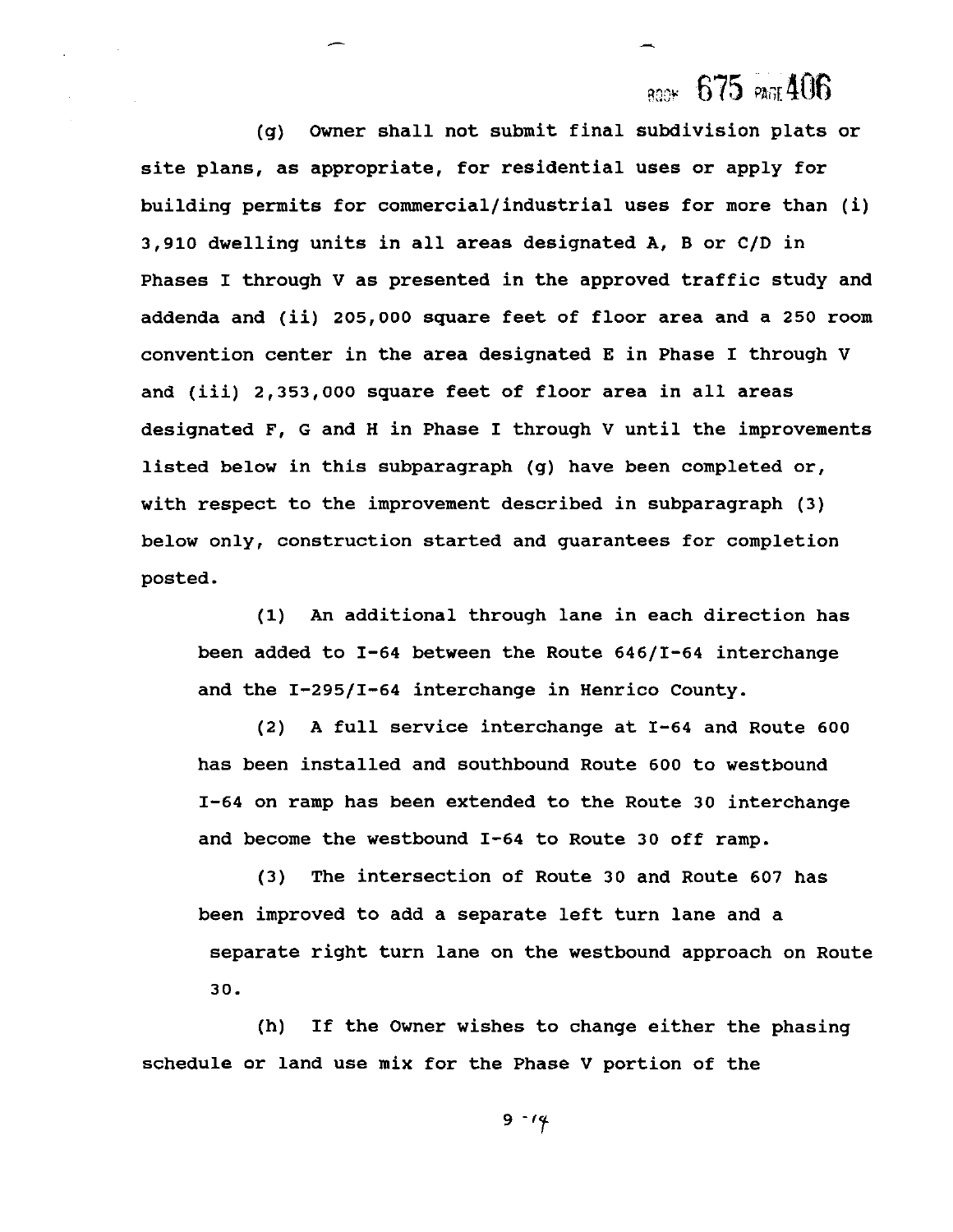Stonehouse development as presented in the approved traffic study and addenda, it shall prepare, or cause to be prepared, an updated traffic impact study. If the updated study indicates changes in the improvements or phasing thereof are necessary as a result of increase of traffic impacts generated by the development on the Property compared with those projected in the approved study, Owner shall submit to the County an updated improvement and phasing plan which shall be subject to approval by the Board of Supervisors. Further development of the Property shall be in accordance with the approved updated improvement and phasing plan.

(i) Owner may have the Traffic Study updated, amended or supplemented from time to time by an independent traffic consultant and shall submit any such updated, amended or supplemented Traffic Study to the County and VDOT for approval. The schedule of road and intersection improvements and the phasing thereof set forth above may be amended by the Owner based on such updated, amended or supplemented Traffic Study with the approval of the Board of Supervisors. Owner shall convey, without charge, to VDOT or the County, as appropriate, all right of way owned by it that is necessary for such improvements and, when completed, shall dedicate all such improvements to VDOT or the County, as appropriate.

3. Condition 10 Archaeological Sites. is hereby amended to read as follows: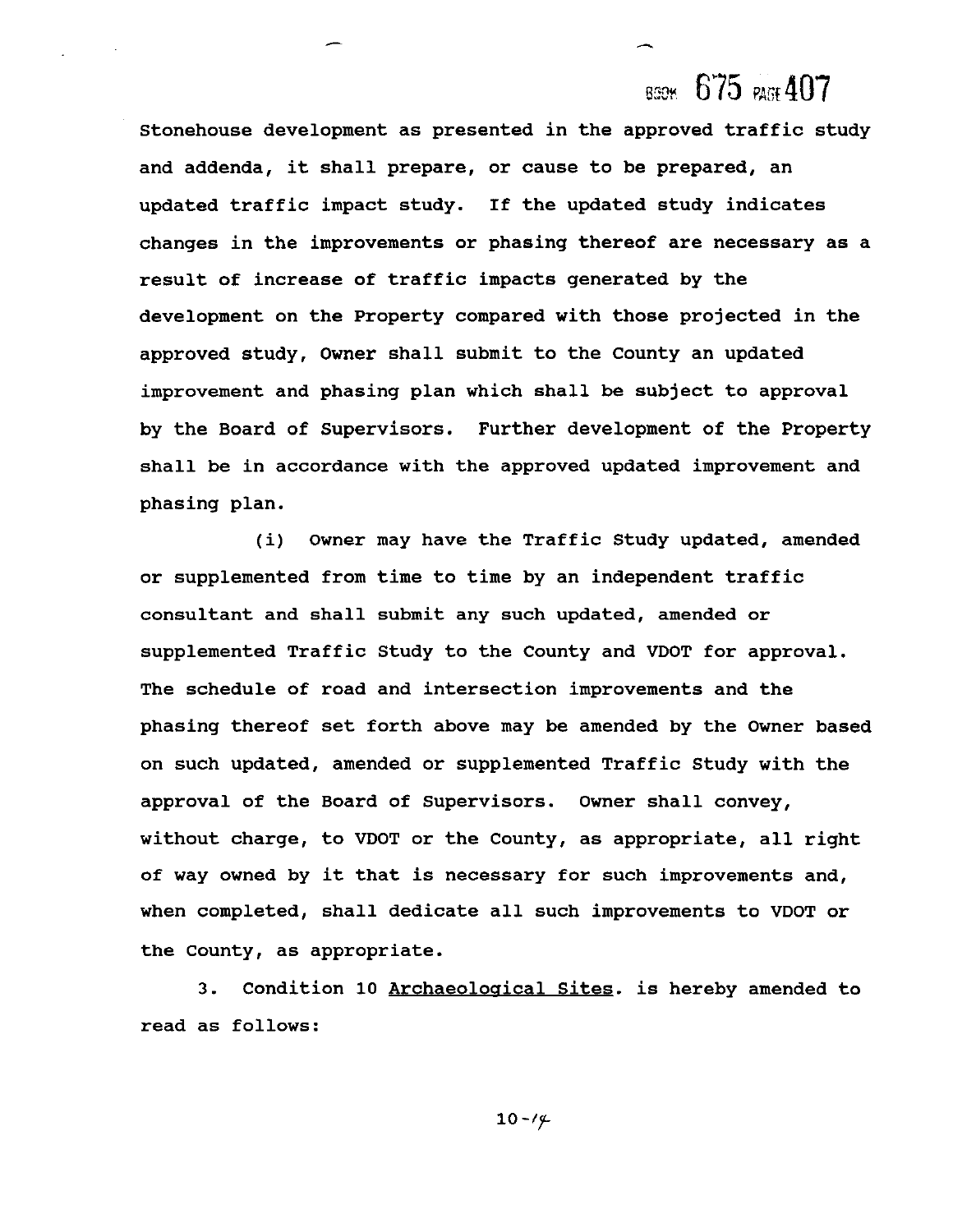**lo. Archaeoloaical Sites. (A) Owner shall preserve the**  site of the foundations of the "Stone House" of approximately 2.5 **acres identified on the Master Plan and shall install an appropriate interpretive historical sign at the site.** 

**(B) Before starting any clearing, grading or land disturbing within a Land Bay shown on the Master Plan, Owner shall submit a Phase I archaeological study that includes, at a minimum, that Land Bay to the Director of Planning for review and approval.** 

**(1) For the Stonehouse land included in the original rezoning the Phase I study shall be reviewed under the guidelines set forth in the Virginia Department of Historic Resource's**  ("VDHR") Guidelines for Preparing Archaeological Resource Management Reports that were in effect as of November 4, 1991. **The qualifications of the archaeologist that conducted the submitted Phase I study shall be reviewed under the Secretary of the Interior's Professional Oualification Standards as in effect on November 4, 1991.** 

**(2) All other archaeological studies proffered hereby shall meet the VDHR Guidelines and the Secretary of the Interior's Standards and Guidelines for Archaeological Documentation and shall be conducted under the supervision of a qualified archaeologist who meets, at a minimum, the qualifications set forth in the Secretary of the Interior's Professional Oualification Standards as in effect at the time of the submission of the study. Any sites not documented in the**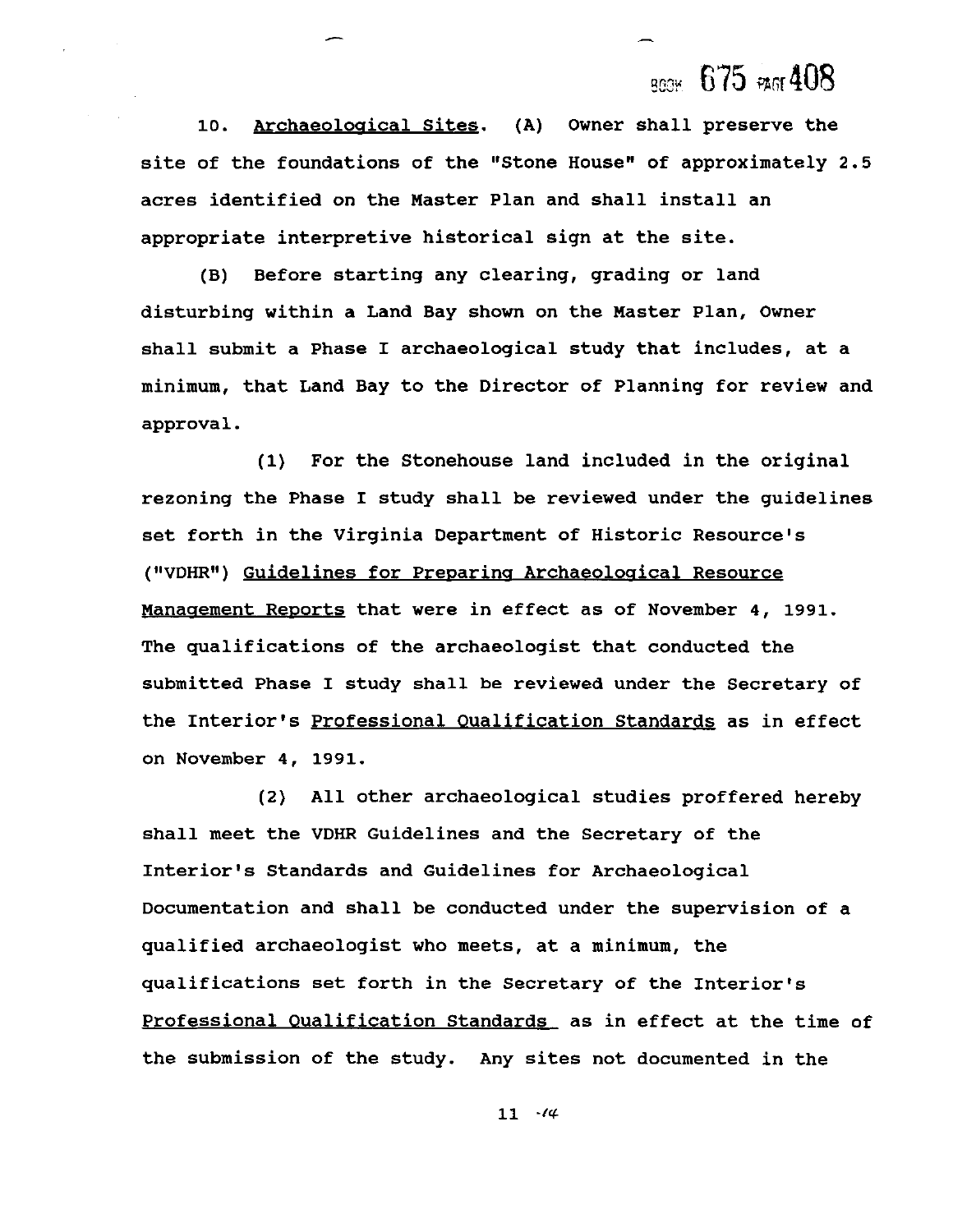**submitted Phase I study that are encountered during construction shall be evaluated by performing a Phase I study using the VDHR and Secretary of Interior's guidelines and standards in effect at the time of discovery.** 

**(C) (1) For all sites that the Phase I study recommends for Phase I1 evaluation or identifies as potentially being eligible for inclusion on the National Register of Historic**  Places (the "National Register"), Owner shall submit to the **Director of Planning for review and approval a treatment plan. An acceptable treatment plan can consist of (i) performing a limited Phase I1 study to establish the boundaries of the site and thereafter leaving the site completely undisturbed or preserving it in some other manner acceptable to the Director of Planning or (ii) performing a complete Phase I1 study of the site. If a complete Phase I1 study of a site is undertaken, such Phase I1 study shall be submitted to and approved by the Director of Planning.** 

**(2) If the approved Phase I1 study concludes that a site is not eligible for inclusion on the National Register, Owner shall not be obligated to perform any further archaeological studies thereon.** 

**(3) For all sites which the approved Phase I1 study indicates are eligible for inclusion on the National Register and/or those sites upon which a Phase I11 study is warranted, Owner shall submit to the Director of Planning for review and approval a treatment plan. An acceptable treatment plan can**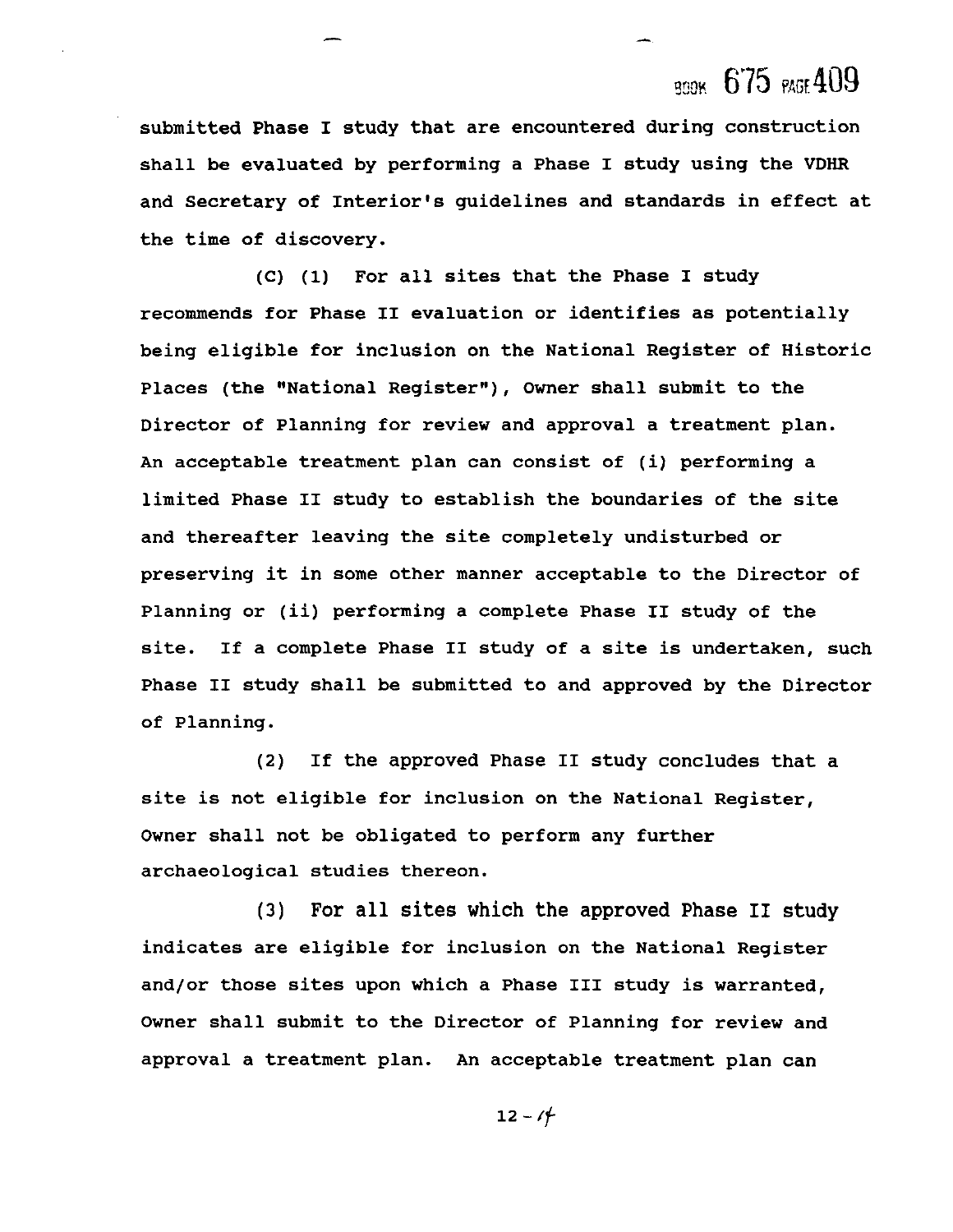**consist of (i) leaving the site completely undisturbed or preserving the site in some other manner acceptable to the Director of Planning and submitting an application to include the site on the National Register or (ii) performing a complete Phase I11 study of the site. If a complete Phase I11 study is undertaken on a site, the Phase I11 study shall be submitted to and approved by the Director of Planning.** 

**(4) If the Phase I1 or Phase I11 study of a site determines the site is eligible for inclusion on the National Register of Historic Places and such site is to be preserved in place, the treatment plan shall include nomination to the National Register of Historic Places.** 

**(5) All approved treatment plans shall be incorporated into the plan of development for the site and the clearing, grading or construction activities thereon.** 

**4. Except as hereby amended the Existing Proffers remain unchanged and in full force and effect.** 

**WITNESS the following signature.** 

STONEHOUSE INC. By: James Maddlen

 $13<sub>1</sub>$ 74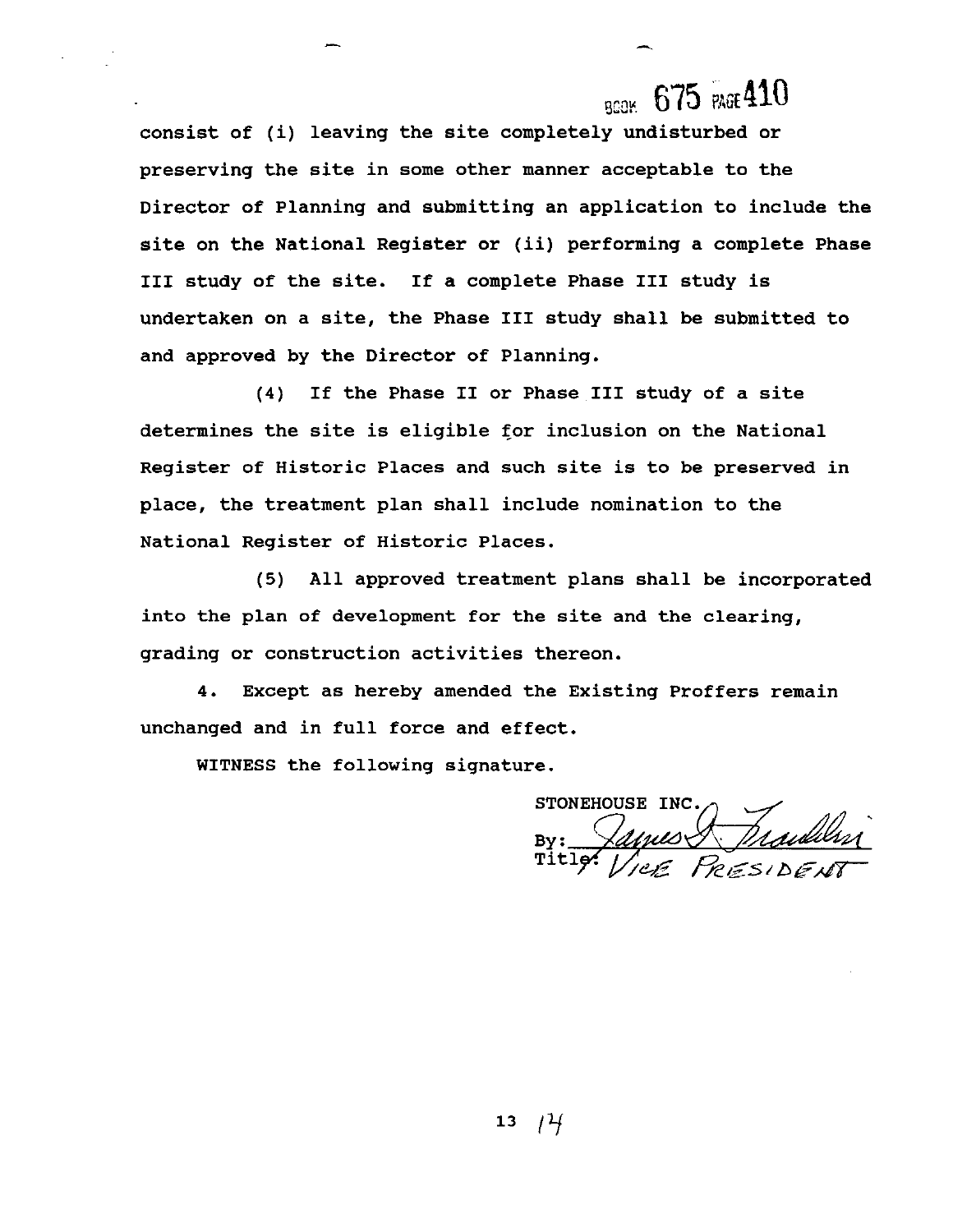**STATE OF VIRGINIA**  STATE OF VIRGINIA<br>CITY/<del>COUNTY</del> OF <u>Williamsburg</u> , to-wit:

**The foregoing instrument was acknowledged**  The foregoing instrument was acknowledged<br>
this <u>3 A ay</u> of March , 1994, by <u>Anus D</u> **on behalf of the corporation.** 

Compoel NOTARY PUBLIC

**My commission expires:**  $\frac{1}{2}$   $38-95$ 

**VIRGINIA: City of Williamsburg and County of James City, to Wit:** In the Clerk's office of the Circuit **Court of the City of Williamsburg and County of James City the City of Williamsburg and County of James City the City of the County of James City the County of State of the County of t** admitted to record at  $3.97$  orders. Teste: Helene S. Ward, Cler Llett